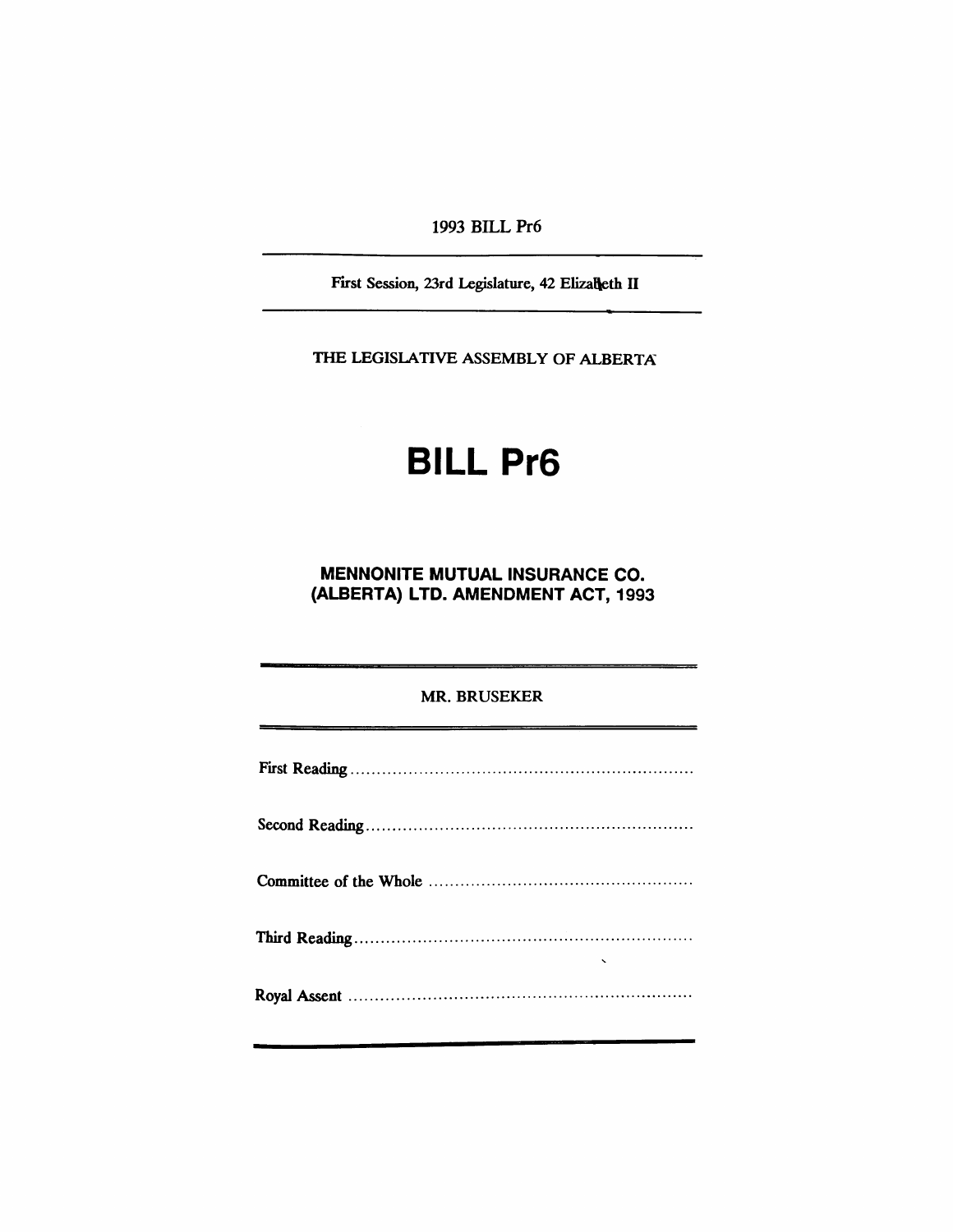*Bill Pr6 Mr. Bmseker*

# **BILL Pr6**

1993

## **MENNONITE MUTUAL INSURANCE CO. (ALBERTA) LTD. AMENDMENT ACT, 1993**

*(Assented to* , 1993)

WHEREAS the Mennonite Mutual Insurance Co. (Alberta) Ltd. was incorporated by *An Act to Incorporate the Mennonite Mutual Relief Insurance Co. Ltd.* being chapter 122 of the Statutes of Alberta, 1960, as amended; and

WHEREAS the name of the Company was changed by Order in Council 348/92 to *Mennonite Mutual Insurance Co. (Alberta) Ltd.;* and

WHEREAS a petition has been presented praying that the Act be amended as hereinafter set forth and it is expedient to grant the prayer of the petition;

THEREFORE HER MAJESTY, by and with the advice and consent of the Legislative Assembly of Alberta, enacts as follows:

*1 The Mennonite Mutual Insurance Co. (Alberta) Ltd. Act is amended by this Act.*

#### *2 Section* 4 *is repealed and the following is substituted:*

4 The Company may, through policies of insurance, undertake to indemnify persons who are members of the Mennonite Church living in Alberta, or such other persons living in Alberta of like faith as may be designated by the directors, for all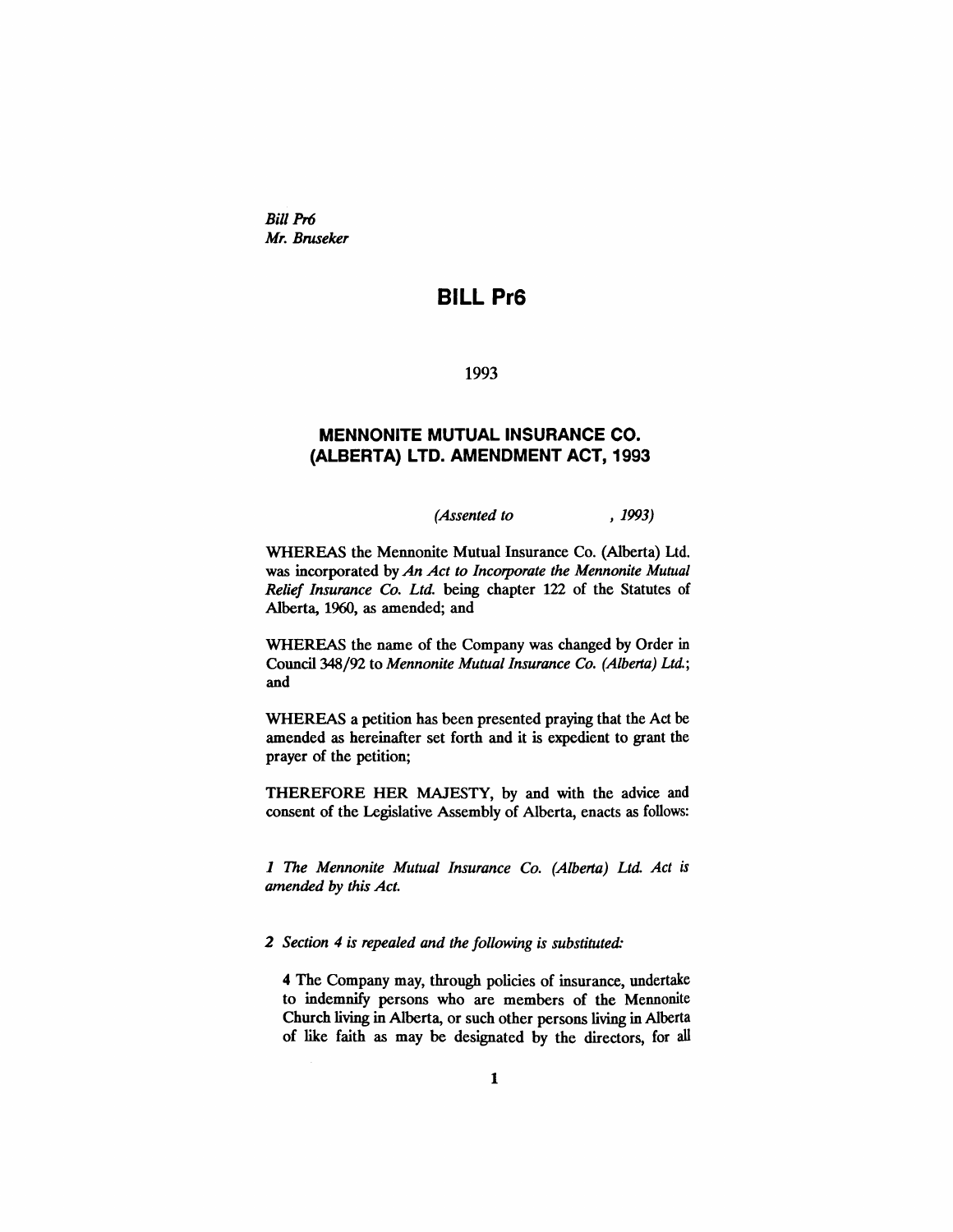### **Explanatory Notes**

*1 This Bill will amend chapter* 122 *of the Statutes ofAlbena, 1960.*

*2 Section* 4 *as amended by chapter* 61 *of the Statutes ofAlbena, 1983, presently reads:*

., *The Company may through policies of insurance, undenake to indemnify persons* who are *members* of the *Mennonite* Church living in *Albena, or such other persons living in Albena of like faith as may be designated by the directors, against:*

*(a) loss or damage to property through fire, lightening or explosion due to ignition;*

*(b) loss or damage arising by burglary, housebreaking, robbery, theft or malicious damage;*

*(c) loss or damage to crops caused by hail;*

*(d) loss or damage to property through windstonn, cyclone, tornado,*  $rain$ , *hail*, *flood* or *frost*;

*(e) loss or damage through the death orsickness of, or accident to, an animal;*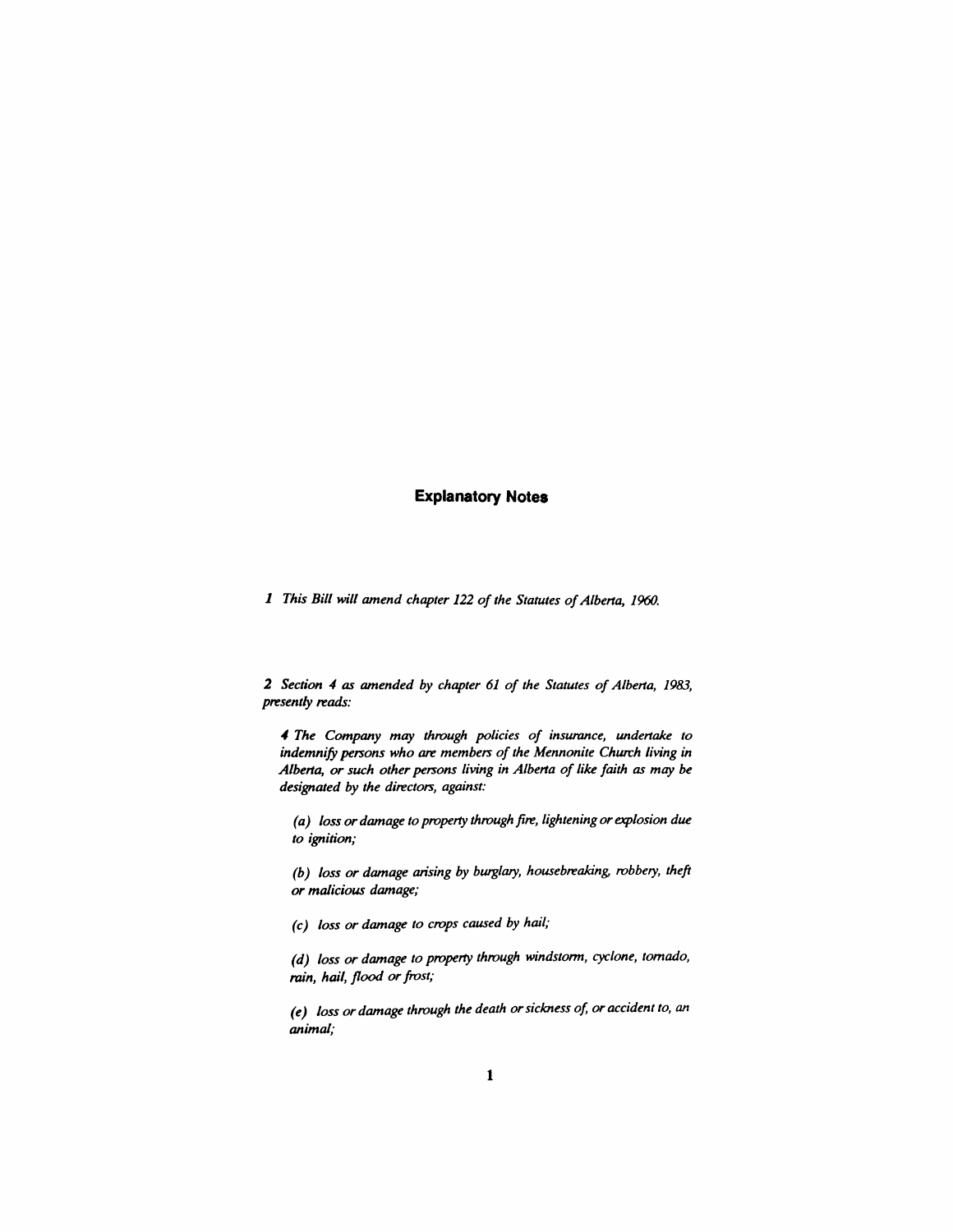classes, except life insurance, and do all acts and things necessary for the purpose of engaging in or carrying on the business of insurance in respect of those classes.